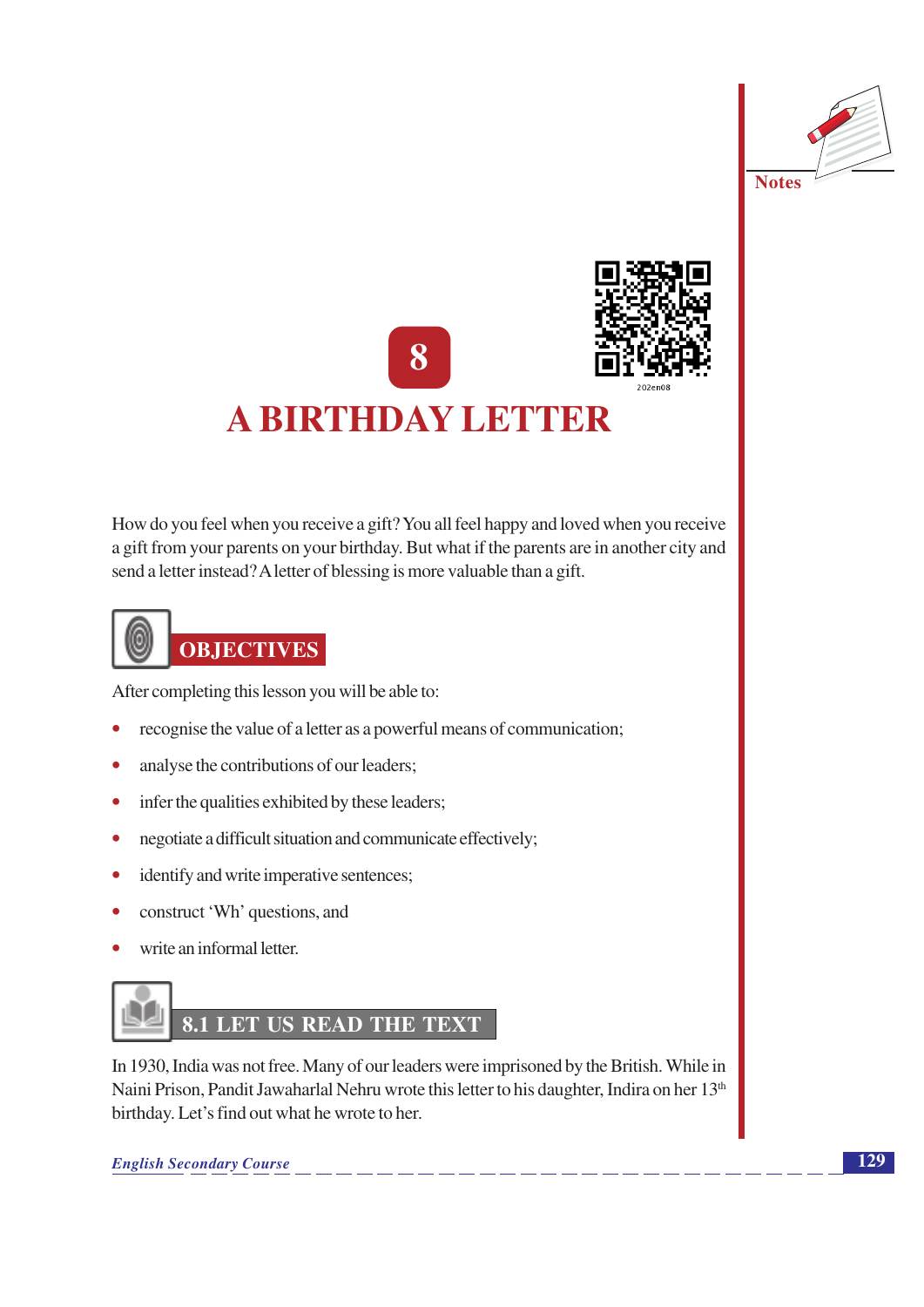



Central Prison, Naini October 26, 1930

My dear Indira,

On your birthday you have been in the habit of receiving presents and good wishes. Good wishes you will still have in full measure, but what present can I send you from Naini Prison? My presents cannot be very material or solid. They can be of the mind and spirit, ...... Things that even the high walls of prison cannot stop.

You know sweetheart, how I dislike sermonising and doling out good advice ........ I have always thought that the best way to find out what is right and what is not right, what should be done and what should not be done, is not by giving a sermon, but by talking and discussing, and out of discussion sometimes a little bit of truth comes out. I have liked my talks with you and we have discussed many things, but the world is wide and beyond our world lie other wonderful and mysterious worlds ........none of us need ever be bored or imagine ........that we have learned everything worth learning and become very wise.

....... But what am I to do then? A letter can hardly take the place of a talk; at best it is a one-sided affair ...... Imagine that I have made a suggestion to you for you to think over, as if we really were having a talk.

In history we read of great periods in the life of nations, of great men and women ... do you remember how fascinated you were when you first read the story of Jeanne d'Arc, and how your ambition was to be something like her? Ordinary men and women are not usually heroic. They think of their bread and butter, of their children, of their household worries and the like. But a time comes when a whole people become interested in a great cause. Then history helps even simple, ordinary men and women to become heroes. Great leaders have something in them which inspires a whole people and makes them do great deeds ......... In India a great leader, full of love for all who suffer and eager to help them, has inspired our people to great actions and noble sacrifice. He has helped to make the starving, the poor and the oppressed free and happy.

Bapuji is in prison, but the magic of his message has stolen the hearts of India's millions. Men and women, and even little children, come out of their little shells and become India's soldiers of freedom. In India today we are making history, and you and I are fortunate to see this happening before our eyes and to take some part ourselves in this great drama.

What part shall we play in it?

**English Secondary Course** 

full measure: plenty

sermonising: giving a lecture

doling out: giving

mysterious: strange

trust faith

unworthy: not benefitting

fascinated: attracted

ambition aim

cause: reason

eager: enthusiastic

starving: hungry

oppressed: kept down

fortunate: lucky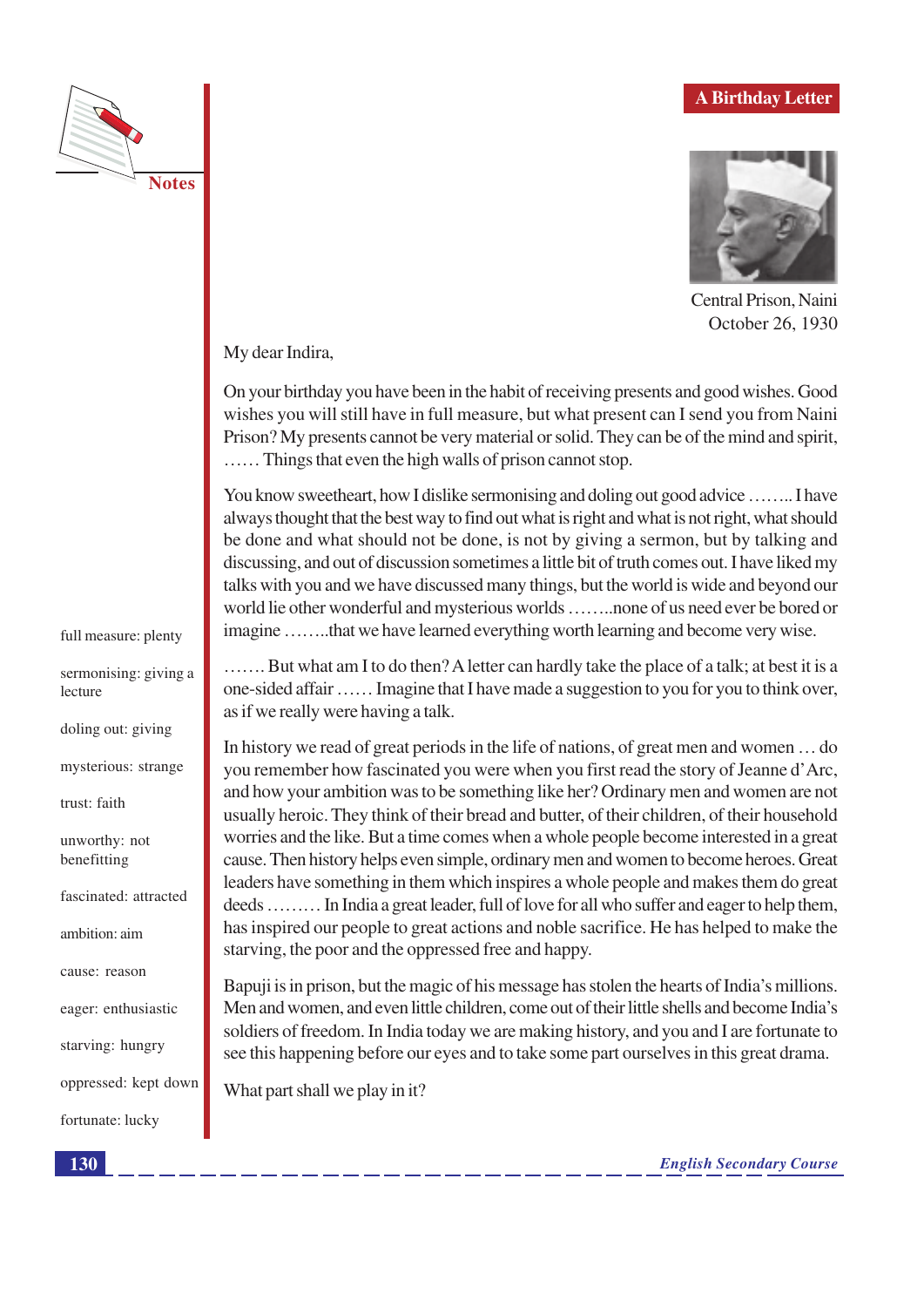If we are to be India's soldiers we have to respect India's honour, and that honour is a sacred trust..... It is no easy matter to decide what is right and what is not. One little test I shall ask you to apply whenever you are in doubt ...... Never do anything in secret or anything that you would wish to hide. For the desire to hide anything means that you are afraid, and fear is a bad thing and unworthy of you. Be brave, and all the rest follows .... You know that in our great Freedom Movement, under Bapuji's leadership, there is no room for secrecy or hiding. We have nothing to hide. We are not afraid of what we do or what we say. We work in the sun and in the light. Even so in our private lives let us make friends with the sun and work in the light and do nothing secretly......and if you do so, my dear you will grow up a child of the light, unafraid and serene and unruffled, whatever may happen.

I have written a very long letter to you. And yet there is so much I would like to tell you. How can a letter contain it? Good-bye, little one, and may you grow up into a brave soldier in India's service.

With all my love and good wishes.

Your loving father, Jawaharlal Nehru

### 8.2 LET US UNDERSTAND THE TEXT

#### **8.2.1 PART 1**

#### 

Do you have friends and family who live far away from where you do? How do you stay in touch with them? How does it feel when you receive letters from them? In this section Pt. Nehru, who is imprisoned in Naini Jail by the British, sends a letter as a gift to his daughter Indira on her birthday. Let's read on to find out what he writes.

## **INTEXT OUESTIONS 8.1**

- 1. In which jail was Pt. Nehru imprisoned by the British?
- 2. Why was Pt. Nehru not able to send a gift to his daughter on her birthday?
- 3. What did Pt. Nehru not like to do?
- 4. Why did Pt. Nehru dislike lecturing?
- 5. What suggestions did he give to Indira in his letter to her?



sacred: holy

serene: calm

unruffled: unmoved

**English Secondary Course** 

131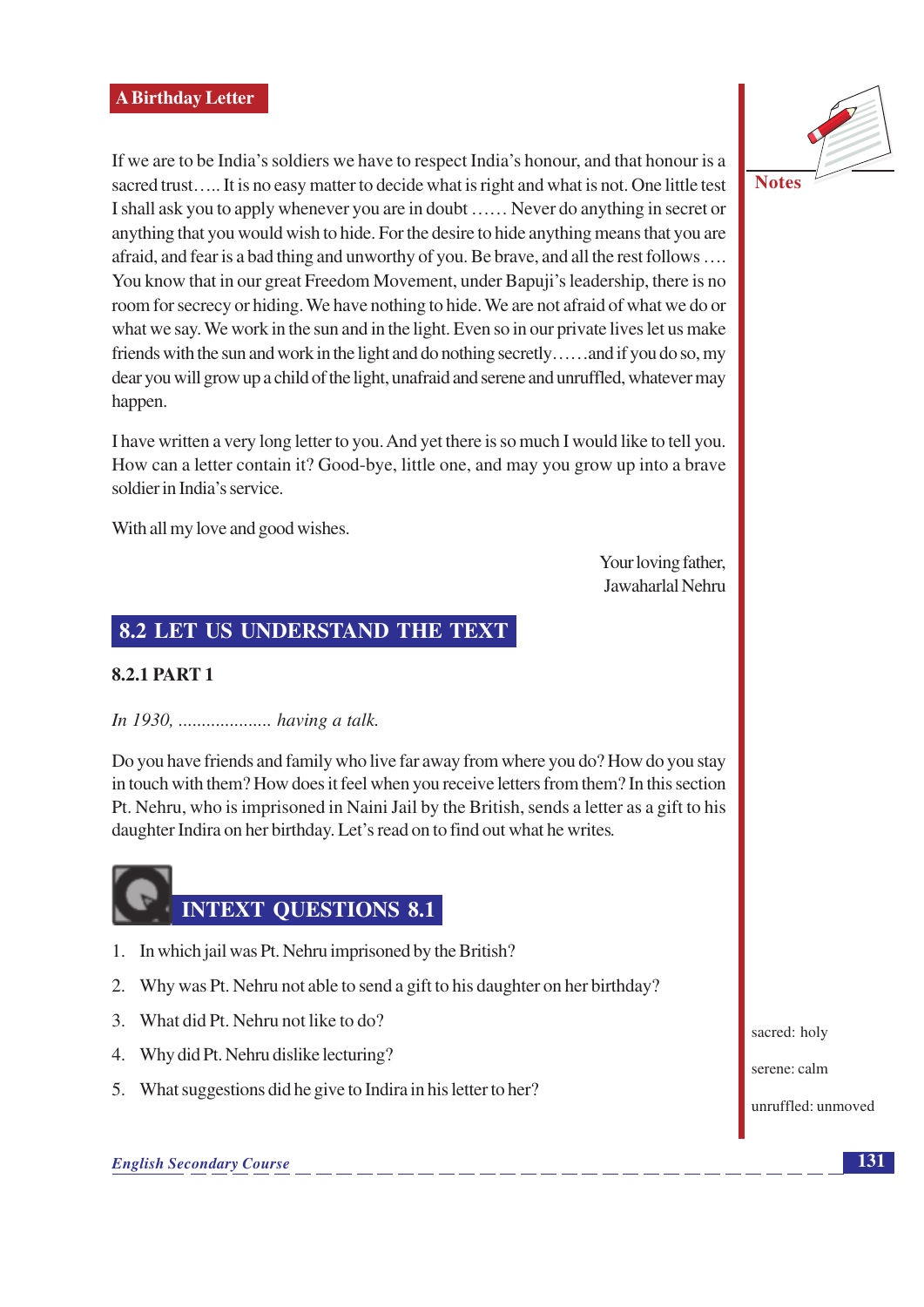

6. Imagine that you want to discuss something very important with your friend. Would you write a letter, email, call up (phone) or discuss it face to face? Give reasons for your answer.



Meet one person above the age of eighty years and ask him/her to relate his/her experience or memories during the freedom struggle. Describe his/her experience in about 50-60 words.



#### **Homophones**

Look at the pairs of words given below. Read them aloud.

Notice that they sound similar but are spelt differently.

| <b>Break</b> | cheque | dear | fair | heal | right |
|--------------|--------|------|------|------|-------|
| Brake        | check  | deer | fare | heel | write |

#### **Exercise 1**

Write words to complete the similar-sounding pairs.

| lose |  |
|------|--|
|------|--|

- 2. peace
- 3. week
- 4. waste
- 5. cast

#### **Exercise 2**

Choose the correct word from each pair in Exercise 1 and complete the following sentences.

- 1. a. Do not \_\_\_\_\_\_\_\_\_ your time.
	- b. This pair of jeans is tight at the  $\qquad \qquad$ .
- 2. a. The people were eager to \_\_\_\_\_\_ their vote.
	- b. We should not discriminate on the basis of \_\_\_\_\_\_\_\_\_\_\_\_\_\_\_\_\_\_\_\_\_\_\_\_\_\_\_\_\_\_\_\_\_\_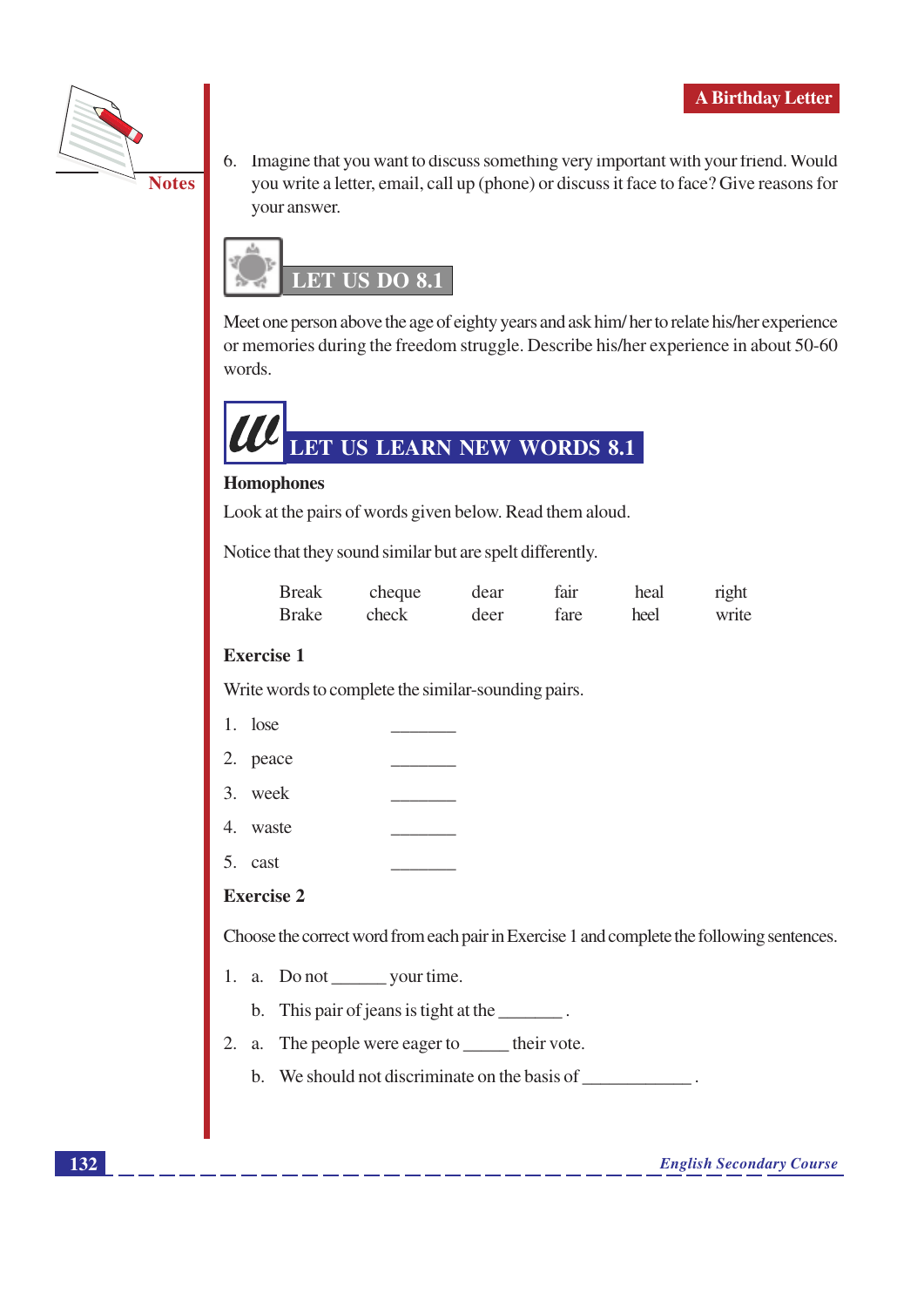- - b. Give me a \_\_\_\_\_\_\_\_ of cake.
- 4. a. Please don't my book.
	- b. Sameer always wears a shirt.
- 5. a. A has seven days.
	- b. Rani is \_\_\_\_\_\_ in English.

#### 8.2.2 PART 2

In history we ..............in this great drama.

Have you heard of the contribution of the freedom fighters to India's independence? Whose names come to your mind when we speak of the leaders of India's struggle for independence? Is Gandhiji one of them? In this section Pt. Nehru writes to his daughter to tell her how Bapuji motivated the common man to become a part of the struggle for freedom. He speaks about how common men and women also become heroes when they fight for a cause.



- 1. Which two factors make ordinary men heroes?
- 2. Who according to Nehru has inspired millions of people to fight for freedom?
- 3. What does the phrase 'great drama' refer to?
- 4. Who inspires you the most in your life? What are the qualities that he/she has that you admire the most? Why do you admire this person?



We all know that India had to struggle very hard in its fight for independence. Many great leaders made a lot of sacrifices. Quite a number of movements were carried out during that time.

Given below is a list of some movements for various causes. Tick the ones that are related to India's freedom struggle.

Namak Andolan

Chipko Movement

Swadeshi Movement Non-cooperation Movement

**English Secondary Course** 



**Notes**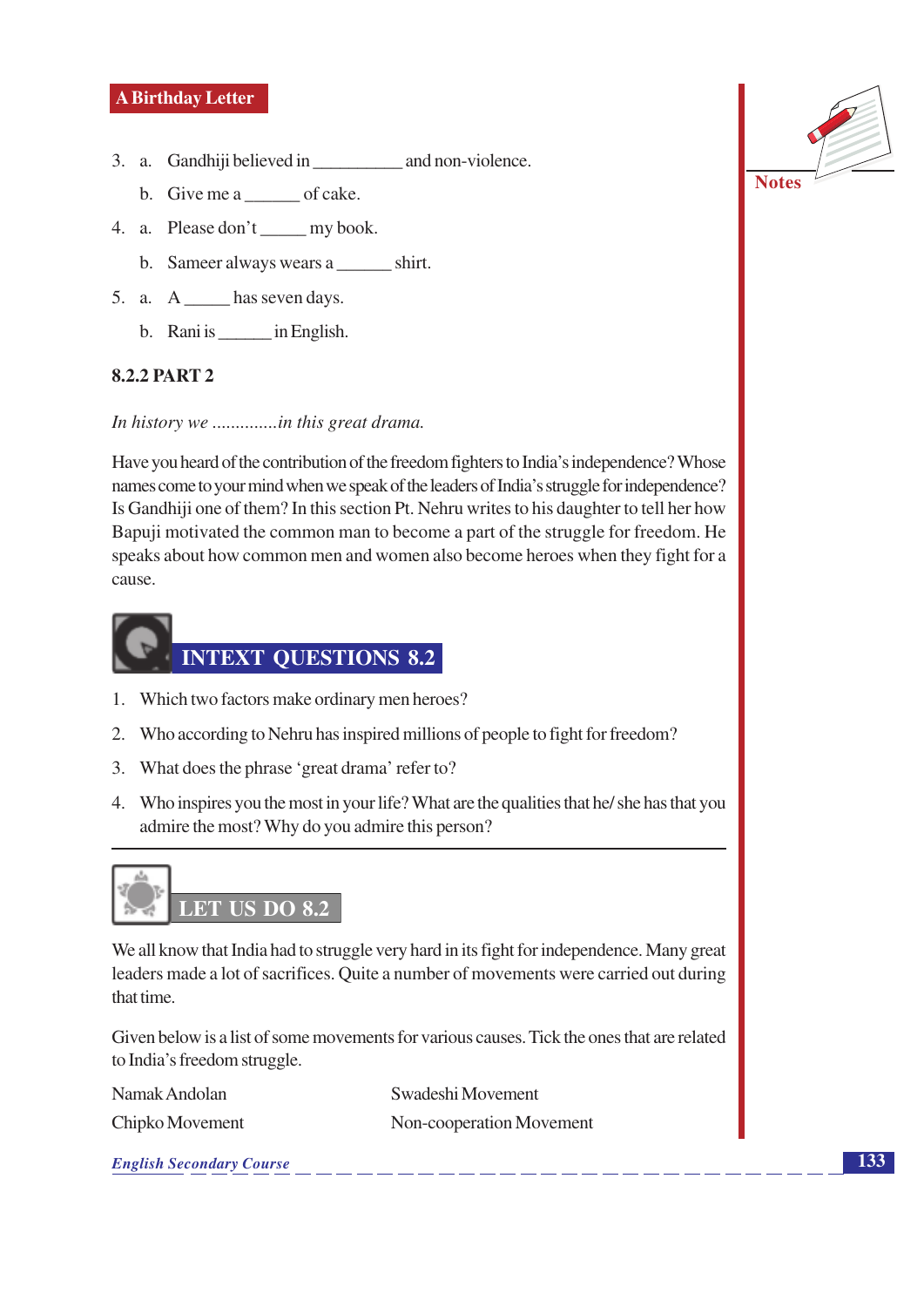

Civil Disobedience Movement **Jail Bharo Movement** Quit India Movement

Narmada Bachao Andolan Satyagraha

**DO YOU KNOW** 

A post-independence hero

#### **Captain Saurabh Kalia**

- Capt. Saurabh Kalia of 4 Jat Regiment of the Indian Army sacrificed his life for the nation.
- He was the first officer to detect and inform about Pakistani intrusion in Kargil area while patrolling in early May, 1999.



- Capt. Kalia and his patrol were captured alive on 15<sup>th</sup> May, 1999 from the Indian side of the Line of Control (LOC).
- His parents, army and nation are proud of his patriotism, determination and valour.

#### **8.2.3 PART 3**

What part shall we play in it?.................Your loving father, (Jawaharlal Nehru)

How do you decide what is right and what is wrong? While doing something, do you feel that there are times when you need to hide from your elders? Does the fear of being caught tell you that you are wrong? In this section, Pt. Nehru tells Indira about the importance of understanding and doing what is right just like Gandhiji. He tells her that fighting for freedom was the right thing to do and that she should not fear being a part of the movement.

## INTEXT QUESTIONS 8.3

- 1. What soldier-like qualities does Pt. Nehru want Indira to develop?
- 2. Why do people hide things?
- 3. Under whose leadership did the freedom movement take place?
- 4. During the freedom movement, what did Gandhiji focus on? Answer with reference to the text.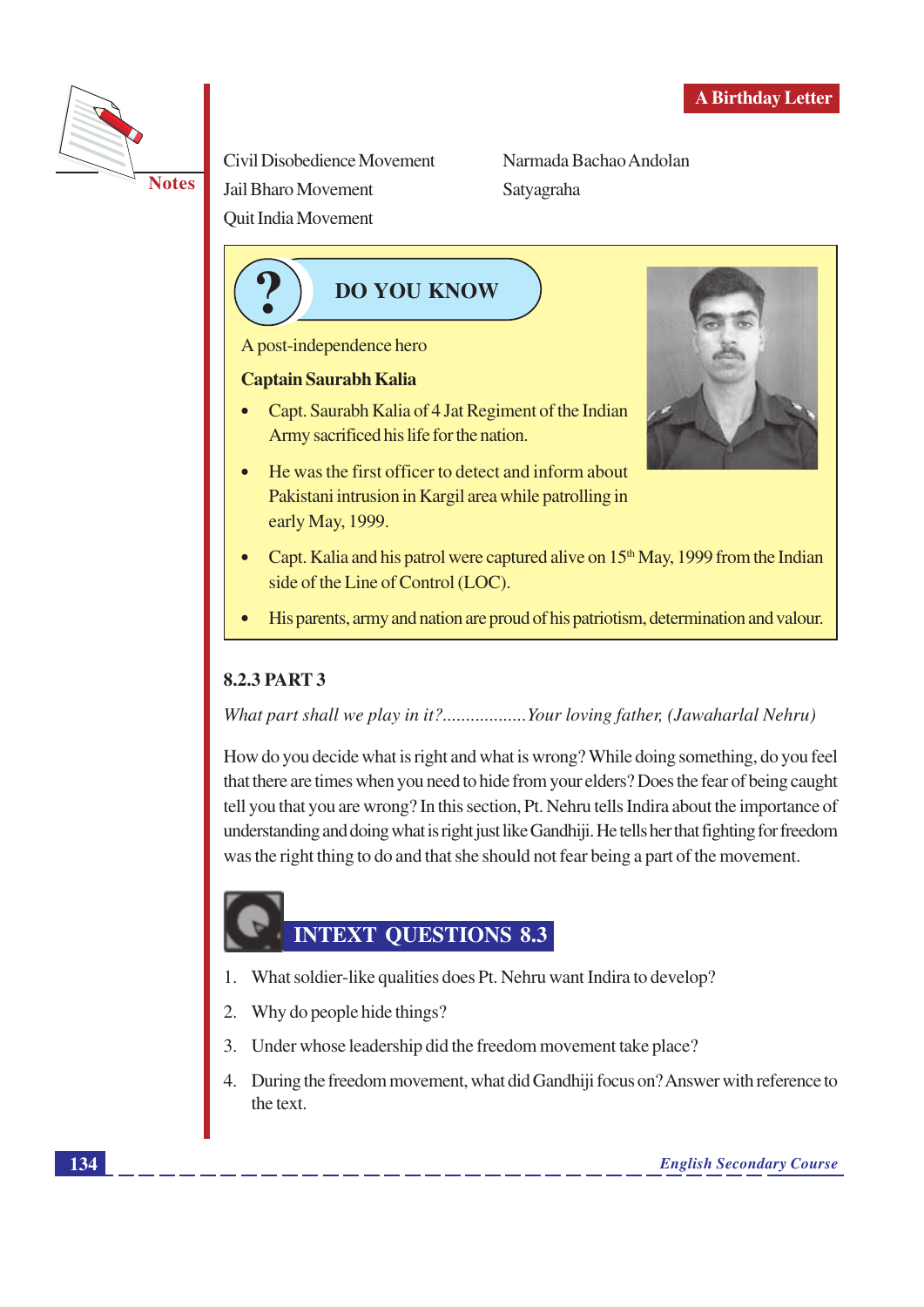5. Under Gandhiji's leadership India became free of oppression. But oppression continues in different ways even after independence. For example, you must have heard or seen children below 14 years of age being employed in hazardous (risky/unsafe) jobs like making crackers, hand-knotted carpets, etc? The government has introduced laws to protect the rights of children. What do you feel about it? Suggest three things that you can do to protect the rights of these children?





In the above DO YOU KNOW box you read about Baba Amte. Using the given information write a paragraph about him.



**Notes**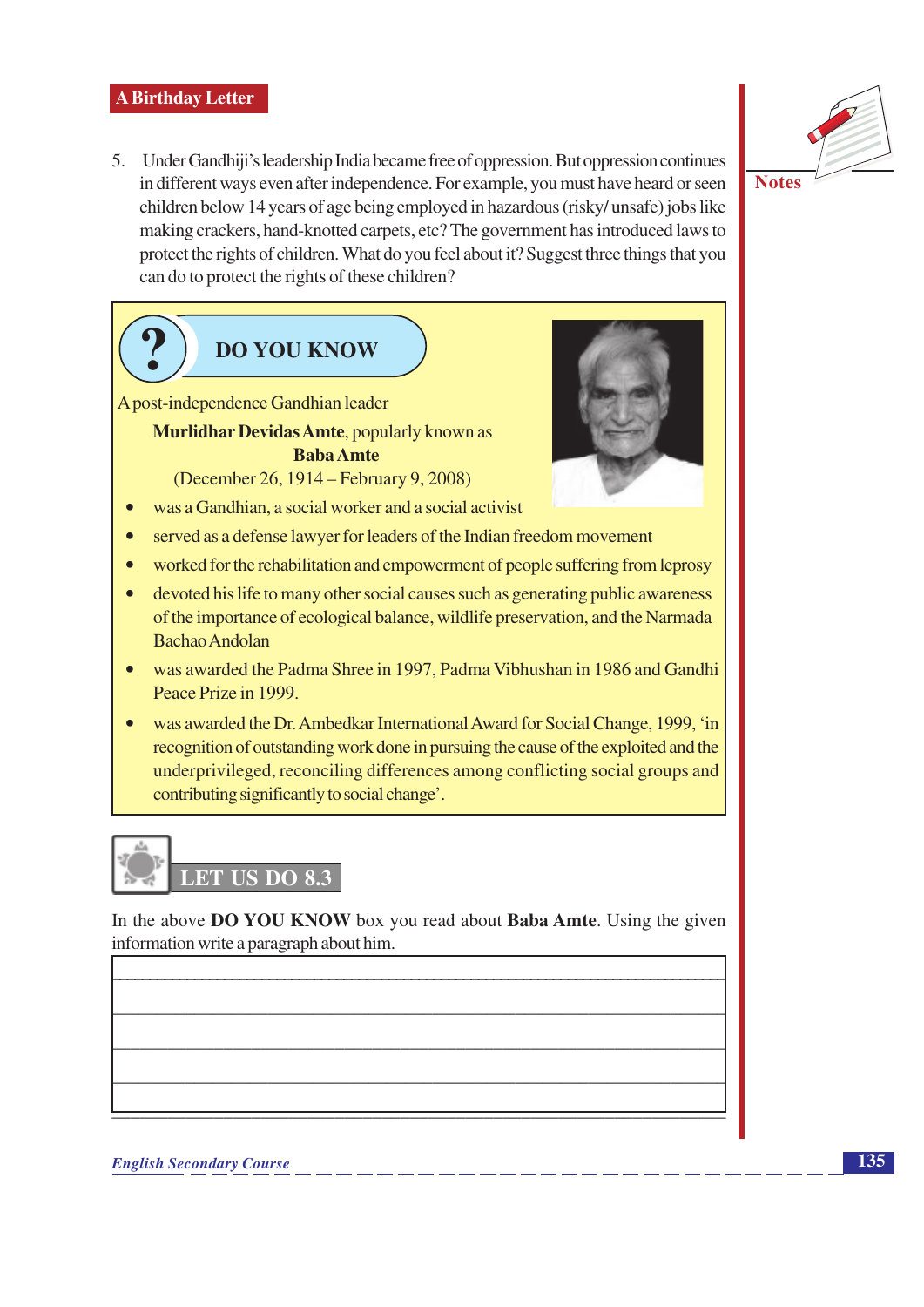



# **8.3 LET US LEARN GRAMMAR**

#### A. Constructing 'Wh' Questions

In this lesson every section contains a question beginning with a 'Wh' question word.

What present can I send you from Naini Prison?

What am I to do then?

What part shall we play in it?

There are nine 'Wh' question words.

| when | what  | where | why | who |
|------|-------|-------|-----|-----|
| whom | whose | which | how |     |

#### **Exercise 1**

a. Complete the following conversation between three people by supplying suitable 'wh' question words from the above given list.

Abhimanyu: are you going Vivek?

Vivek : I am going to the doctor.

Anirudh: are you going to see a doctor?

Vivek : I've got a terrible stomach ache.

Abhimanyu : \_\_\_\_\_\_ doctor will you go to, Dr. Solanki or Dr. Gupta?

Anirudh: You should go to Dr. Solanki.

Abhimanyu: But \_\_\_\_\_\_ are his timings to see the patients and \_\_\_\_\_\_ will you go there Vivek?

Vivek: I don't know the timings. I will call up and check. I think I will take a cab.

b. Read the above conversation and write another conversation with 'Wh' words.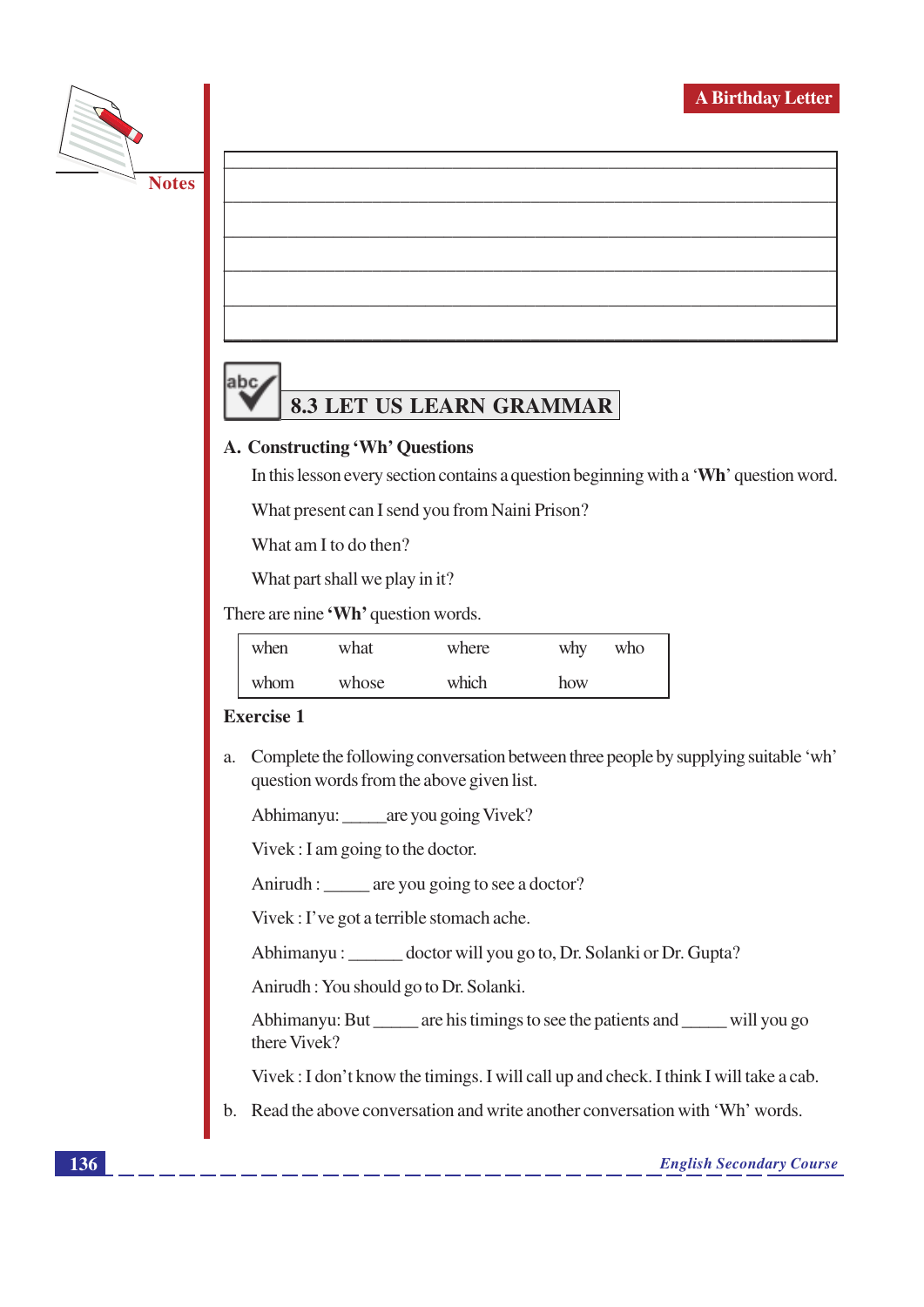#### **Exercise 2**

Frame at least 6 'Wh' questions from the table given below using one word/phrase from each column

| <b>Question word</b> | <b>Helping verb</b> | <b>Subject</b> | Verb    | <b>Complement</b> |
|----------------------|---------------------|----------------|---------|-------------------|
| What                 | does                | you            | like    | to drink?         |
| When                 | did                 | he             | 90      | me?               |
| Why                  | do                  | you            | disturb | shopping?         |
| Where                | will                | she            | meet    | to select?        |
| How                  | did                 |                | spend   | your holidays?    |
| Whom                 | do                  | they           | want    | Anita?            |

#### **B. Imperative Sentences**

Read the sentences given below.

| Obey your elders.     | Don't tell a lie.            |
|-----------------------|------------------------------|
| Give Devraj his book. | Never fear.                  |
| Always go to school.  | Don't be afraid of the dark. |
| Put off the lights.   |                              |

The sentences given above are used for giving instructions. They are Imperative Sentences. In an imperative sentence, the verb comes before the subject. The sentences in Column B begin with 'Don't' or 'Never' and are called Negative Imperative Sentences.

#### **Exercise1**

Match the verbs in Column A with the words in Column B to make Imperative Sentences. Write them in the spaces given below:

| A        | В                           |
|----------|-----------------------------|
| Eat      | elders                      |
| Love     | every day                   |
| Respect  | healthy food                |
| Follow   | regularly                   |
| Study    | your neighbours and friends |
| Exercise | traffic rules               |

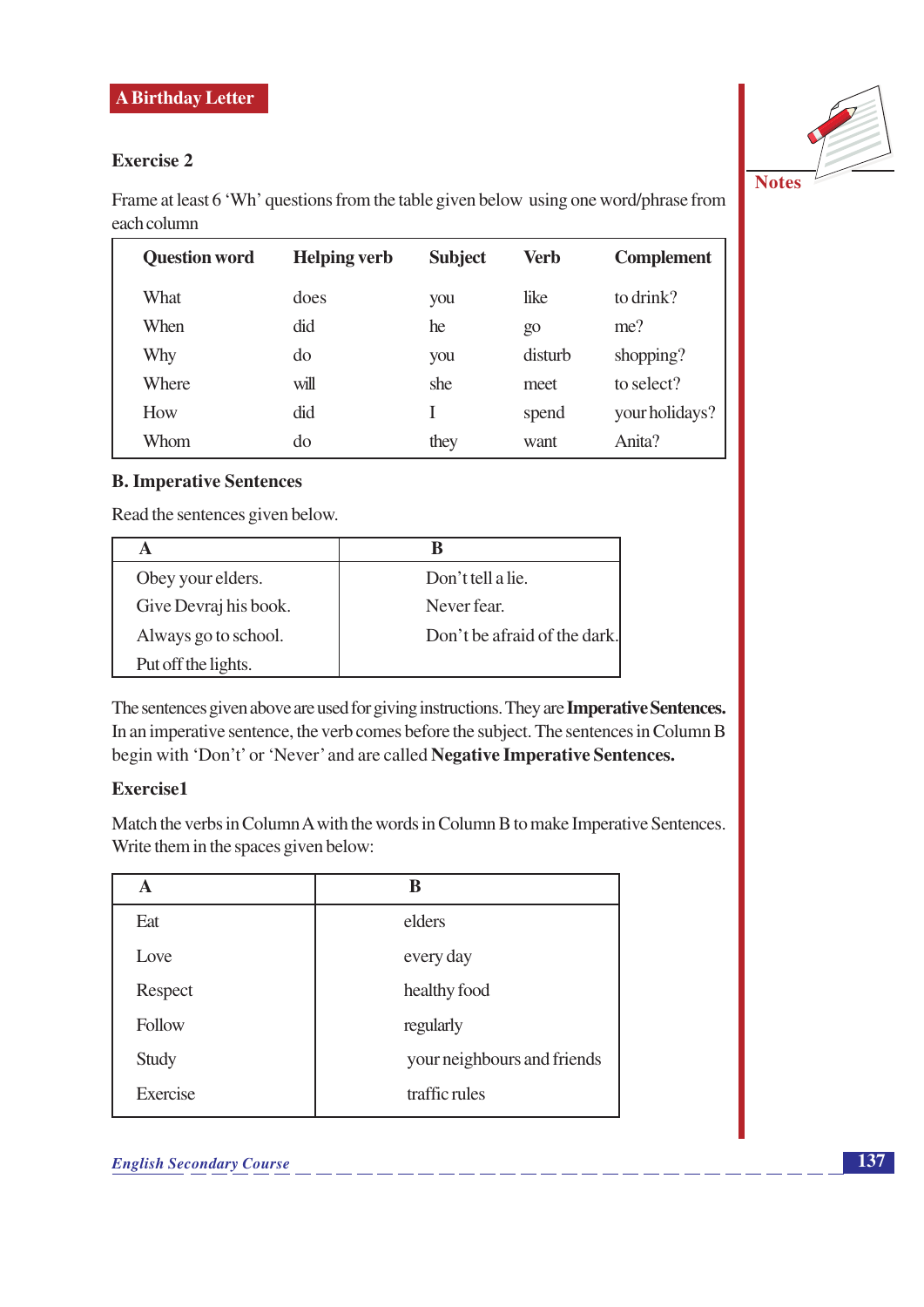|              | <b>A Birthday Letter</b>                                                                                                                                                                          |
|--------------|---------------------------------------------------------------------------------------------------------------------------------------------------------------------------------------------------|
|              | 1.                                                                                                                                                                                                |
| <b>Notes</b> | 2.                                                                                                                                                                                                |
|              | 3.                                                                                                                                                                                                |
|              | 4.<br><u> 1989 - Johann Stein, marwolaethau a bhann an t-Amhain Aonaich an t-Amhain Aonaich an t-Amhain Aonaich an t-A</u>                                                                        |
|              | <u> 1988 - Johann Barn, mars ar breithinn ar breithinn ar breithinn ar breithinn ar breithinn ar breithinn ar br</u><br>5.                                                                        |
|              | <u> 1989 - Jan James James Barbara, martxa a shekara 1980 - 1981 - 1982 - 1983 - 1984 - 1986 - 1987 - 1988 - 198</u><br>6.                                                                        |
|              | <b>Exercise 2</b>                                                                                                                                                                                 |
|              | Look at the sentences given below. Rewrite the sentences beginning with a verb to make<br>them imperative sentences.                                                                              |
|              | One should never hide the truth.                                                                                                                                                                  |
|              | 2. You shouldn't stay out late.                                                                                                                                                                   |
|              | One should not play with fire.<br>3.                                                                                                                                                              |
|              | You should keep your classroom clean.<br>4.                                                                                                                                                       |
|              | You should not go barefoot outside.<br>5.                                                                                                                                                         |
|              | One shouldn't eat spicy food.<br>6.                                                                                                                                                               |
|              | 7. One should go to school regularly.                                                                                                                                                             |
|              | You should read good storybooks.<br>8.                                                                                                                                                            |
|              | 8.4 LET US WRITE                                                                                                                                                                                  |
|              | <b>Informal Letter</b>                                                                                                                                                                            |
|              | Pandit Nehru's letter to Indira was an informal letter. Let's read another example of an<br>informal letter.                                                                                      |
|              | This is a letter written by Hitendra, a Major in the Indian army, to his son Udyan. In the<br>letter Major Hitendra tells his son about his experiences and life in Kargil where he is<br>posted. |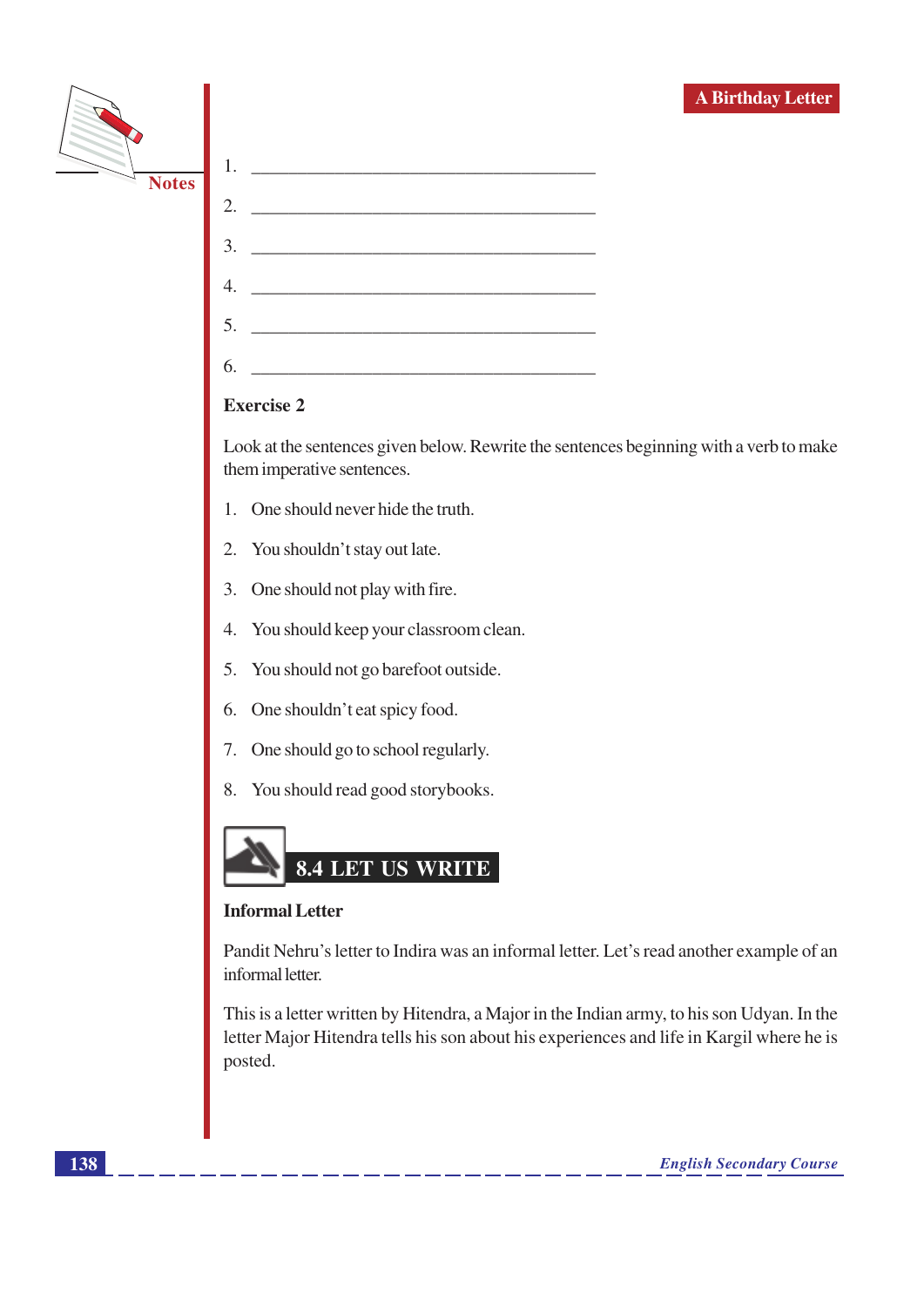Jan. 25, 2011



Hope everything is fine at home. I have just reached Kargil on my new posting. At present it is very cold and the temperature is  $-20^{\circ}$ C. We try to keep ourselves warm by lighting fires and eating a lot of dry fruits. The area is very sensitive because militants can cross over easily. Although the situation is well under control we have to be vigilant all the time. Infiltrators enter our country with ease in the guise of shepherds because of the dense trees and frozen rivers. Every movement has to be monitored with alertness.

Take care of yourself and look after your grandparents and mother and keep writing to me.

Yours lovingly Dad

#### **Exercise**

Now imagine you are Udyan. Write a letter to your father giving him news about yourself and your family, and about what is happening in your life. Use the format given below

# **WHAT YOU HAVE LEARNT**

In this lesson, Pt. Nehru sends Indira a letter as a birthday present since he was unable to send her a gift as he was in jail. Though presents are appreciated; letters can also be equally cherished as a gift. We have learnt that it is important to do things without fear and recognise right from wrong. When faced with problems we can resolve them by discussing them with near and dear ones. Letters can also be used to convey our feelings when we cannot discuss things face to face. You have also learnt to value the contribution of our

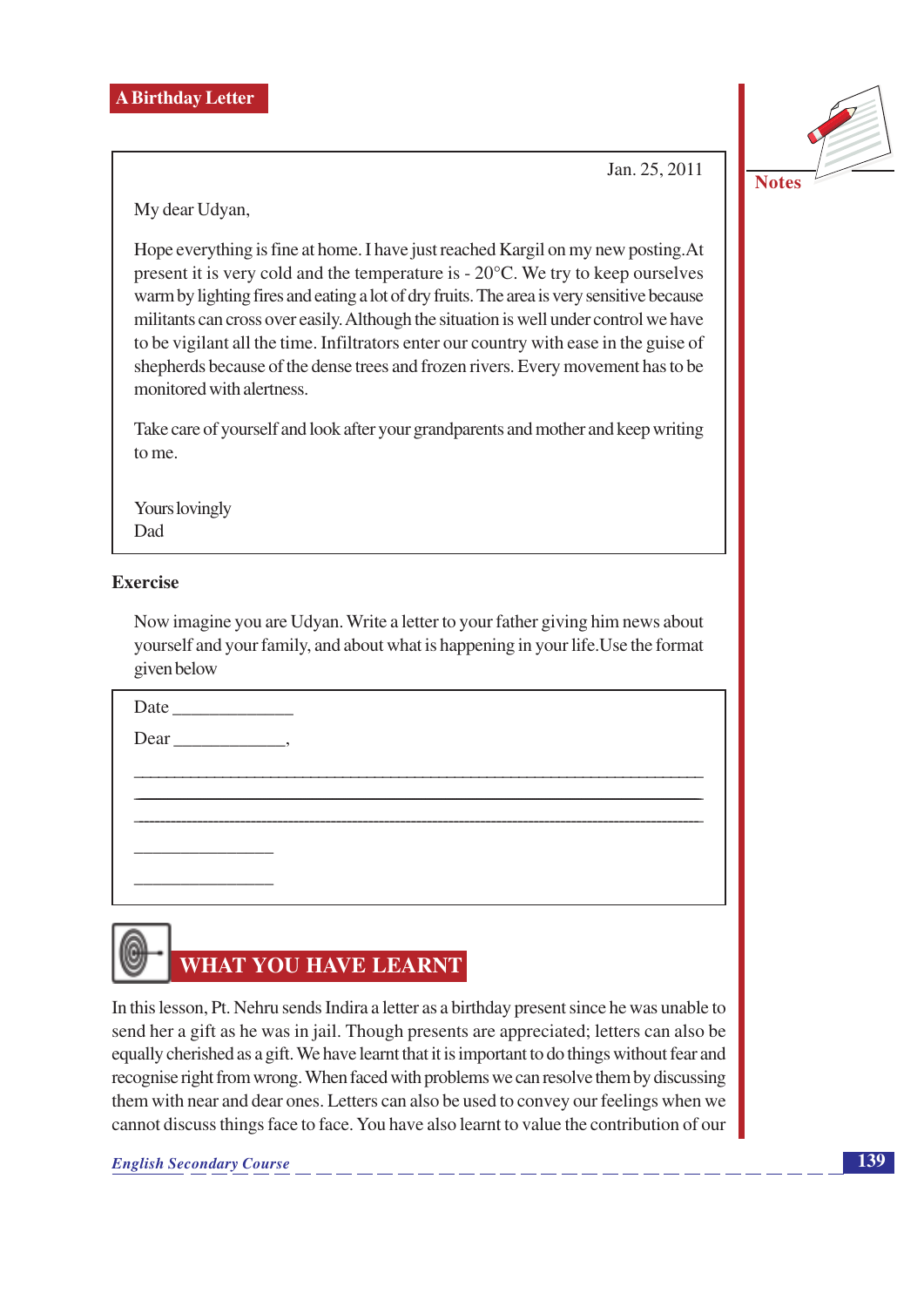

leaders to the fight for freedom. We have also learnt the value of the qualities exhibited by these leaders.

## **TERMINAL OUESTIONS**

- 1. According to Pt. Nehru, how does a great leader help?
- 2. What does Pt. Nehru mean by 'make friends with the sun and work in the light'? Answer in about 50 words.
- 3. Imagine that you had a discussion with your parents about your career plans. Write in about 50 words what was discussed, what advice your parents gave you and how you felt.



#### **8.2.1 PART 1**

#### **INTEXT OUESTIONS 8.1**

- 1. Pt. Nehru was imprisoned in Naini Jail.
- 2. Pt. Nehru was not able to send a gift to Indira on her birthday because he was imprisoned by the British in Naini Prison.
- 3. Pt. Nehru did not like to sermonise and give advice.
- 4. Individual response

Suggested response:

- one-sided affair that lacks opportunity to talk and discuss.
- people get boared
- -might not like sermons
- 5. Nehru suggested that Indira should talk and discuss with others what is right and what is wrong before taking a decision.
- 6. Individual response. Accept all responses.

#### **LET US LEARN NEW WORDS 8.1**

#### **Exercise 1**

| 1. loose | 2. piece | 3. weak |
|----------|----------|---------|
| 4. waist | 5. caste |         |

**English Secondary Course**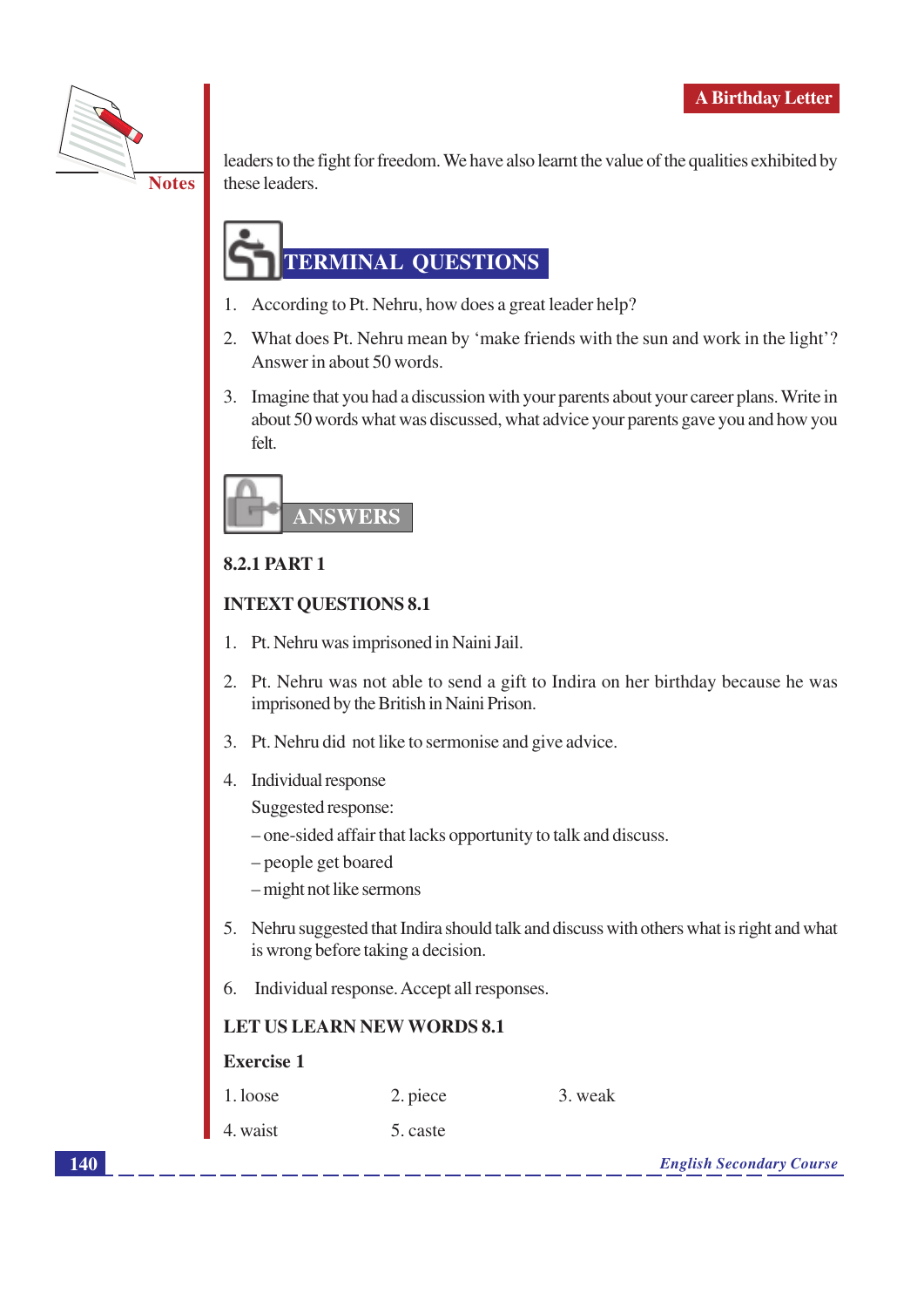#### **Exercise 2**

- 1. a. waste b. waist
- 4. a. lose b. loose
- 5. a. week b. weak

3. a. peace b. piece

how

2. a. cast b.caste

#### **8.2.2 PART 2**

#### **INTEXT QUESTIONS 8.2**

- 1. The two factors that make ordinary men heroes are:
	- a. full faith in a great cause
	- b. love and respect for the nation
- 2. Mahatma Gandhi inspired millions of people to fight for freedom from the British.
- 3. The phrase 'great drama' refers to men, women and little children coming out in great numbers to take part in the fight for freedom.
- 4. Individual responses. Accept all responses.

Probable response: very loving, smart, successful, brave, very helpful, committed to his task of nation building.

#### **8.2.3 PART 3**

#### **INTEXT QUESTIONS 8.3**

- 1. Nehru wants Indira to develop qualities like respect for her country's honour, trust, patriotism, the ability to identify right from wrong and the belief in fighting for her country's freedom.
- 2. People hide things because they are afraid of what they are doing as they are not sure whether it is wrong or right, and they fear the consequences.
- 3. The freedom movement took place under the leadership of Mahamta Gandhi
- 4. Gandhiji focused on truth, courage, fearlessness, openness, hard work, peace, straight forwardness and non-violence.
- 5. Individual response.

Suggested responses:

- Don't employ children below the age of fourteen at my home or workplace
- Report the cases of child labour to authorities
- Speak and convince such children to go to school

#### **8.3 LET US LEARN GRAMMAR**

#### A. Exercise 1

|  | a. Where | Why | Which | what |
|--|----------|-----|-------|------|
|--|----------|-----|-------|------|

b. Individual responses

| <b>English Secondary Course</b> |  |
|---------------------------------|--|
|                                 |  |

**Notes**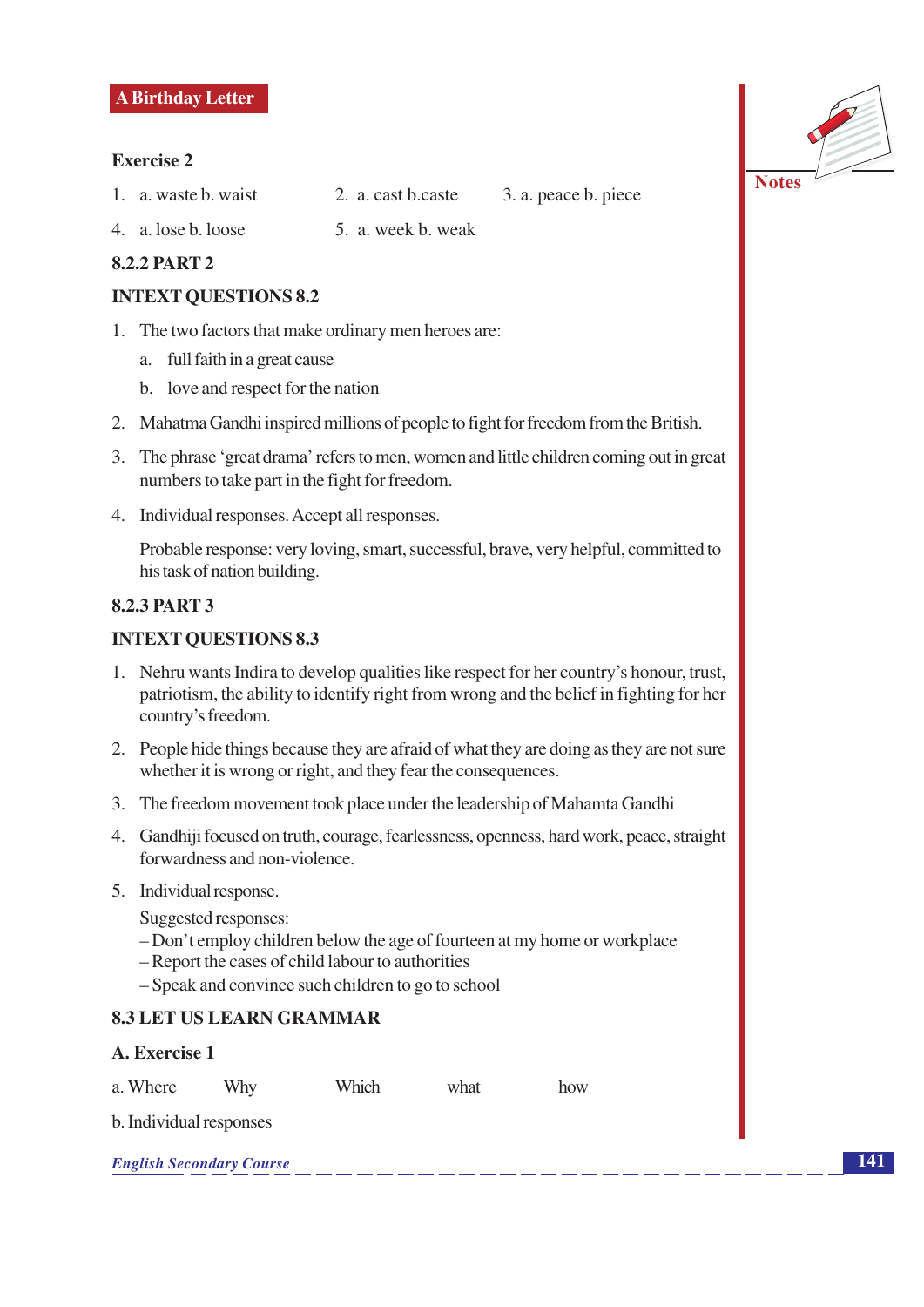

#### **Exercise 2**

Probable responses

- What does she like to drink? 1.
- When did he go for shopping? 2.
- $3.$ Why do you disturb me?
- $\overline{4}$ . Where will you meet Anita?
- 5. How did you spend your holidays?
- 6. Whom do they want to select?

#### **B.** Exercise 1

- 1. Eat healthy food.
- 2. Love your neighbours and friends.
- 3. Respect elders.
- 4. Follow traffic rules.
- 5. Study every day/regularly.
- 6. Exercise regularly/every day.

#### **Exercise 2**

- 1. Never hide the truth.
- 2. Don't stay out late.
- 3. Don't play with fire.
- Keep your classroom clean. 4.
- 5. Never walk barefoot.
- 6. Don't eat spicy food.
- 7. Go to school regularly.
- 8. Read good storybooks.

#### **TERMINAL QUESTIONS**

- 1. According to Nehru great people inspire others to great actions and noble sacrifices. They lead by example. They make the oppressed feel happy and free.
- 2. Individual responses. Accept all responses.

Suggested responses: